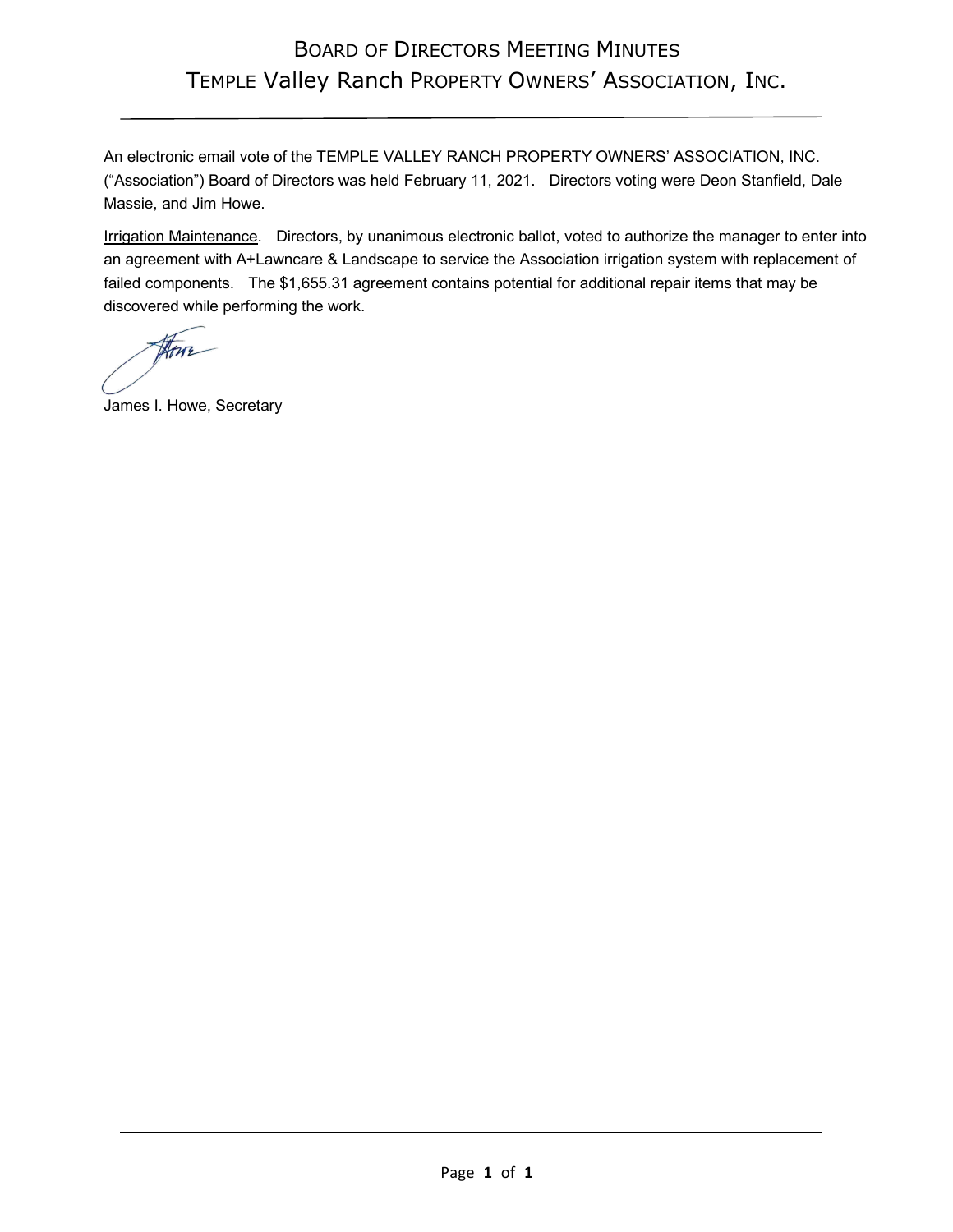## **A+ Lawn Care & Landscaping Irrigation**

P.O. Box 509 Belton, TX 76513 (254) 563-5480 apluslawn.ap@gmail.com



## **Estimate**

## **ADDRESS**

Valley Ranch HOA 205 Paloma Dr. Temple, TX 76502

| <b>DESCRIPTION</b>                                                                                                            | <b>QTY</b>     | <b>RATE</b> | <b>AMOUNT</b> |
|-------------------------------------------------------------------------------------------------------------------------------|----------------|-------------|---------------|
| Irrigation system audit findings.                                                                                             |                |             |               |
| Entrance controller                                                                                                           |                |             |               |
| Zone 1                                                                                                                        |                |             |               |
| Replace spray nozzle                                                                                                          | 1              | 9.08        | 9.08T         |
| Zone 2                                                                                                                        |                |             |               |
| Adjust rotor head for proper coverage                                                                                         | 1              | 14.17       | 14.17T        |
| Replace rotor nozzle                                                                                                          | 1              | 9.08        | 9.08T         |
| Zone 3                                                                                                                        |                |             |               |
| Raise rotor head to grade                                                                                                     | $\overline{c}$ | 23.45       | 46.90T        |
| Zone 4                                                                                                                        |                |             |               |
| Raise rotor head to grade                                                                                                     | 3              | 23.45       | 70.35T        |
| Straighten rotor head for proper coverage for proper coverage                                                                 | 1              | 11.32       | 11.32T        |
| Repair lateral line break<br>*** There may be additional repairs on this zone ***                                             | 1              | 68.75       | 68.75T        |
| Zone 5                                                                                                                        |                |             |               |
| Locate and troubleshoot unresponsive valve.                                                                                   | 1              | 85.00       | 85.00T        |
| *** There may be additional repairs required on this zone ***.<br>*** that will be billed on a time and material basis<br>*** |                |             |               |
| Zone 7                                                                                                                        |                |             |               |
| Replace rotor nozzle                                                                                                          | 1              | 9.08        | 9.08T         |
| Straighten rotor head for proper coverage for proper coverage                                                                 | 1              | 11.32       | 11.32T        |
| Adjust rotor head for proper coverage                                                                                         | 1              | 14.17       | 14.17T        |
| Repair lateral line break<br>*** There may be additional repairs on this zone ***                                             | 1              | 68.75       | 68.75T        |
| Zone 8                                                                                                                        |                |             |               |
| Adjust rotor head for proper coverage                                                                                         | 1              | 14.17       | 14.17T        |

**ESTIMATE #** I1256 **DATE** 01/22/2021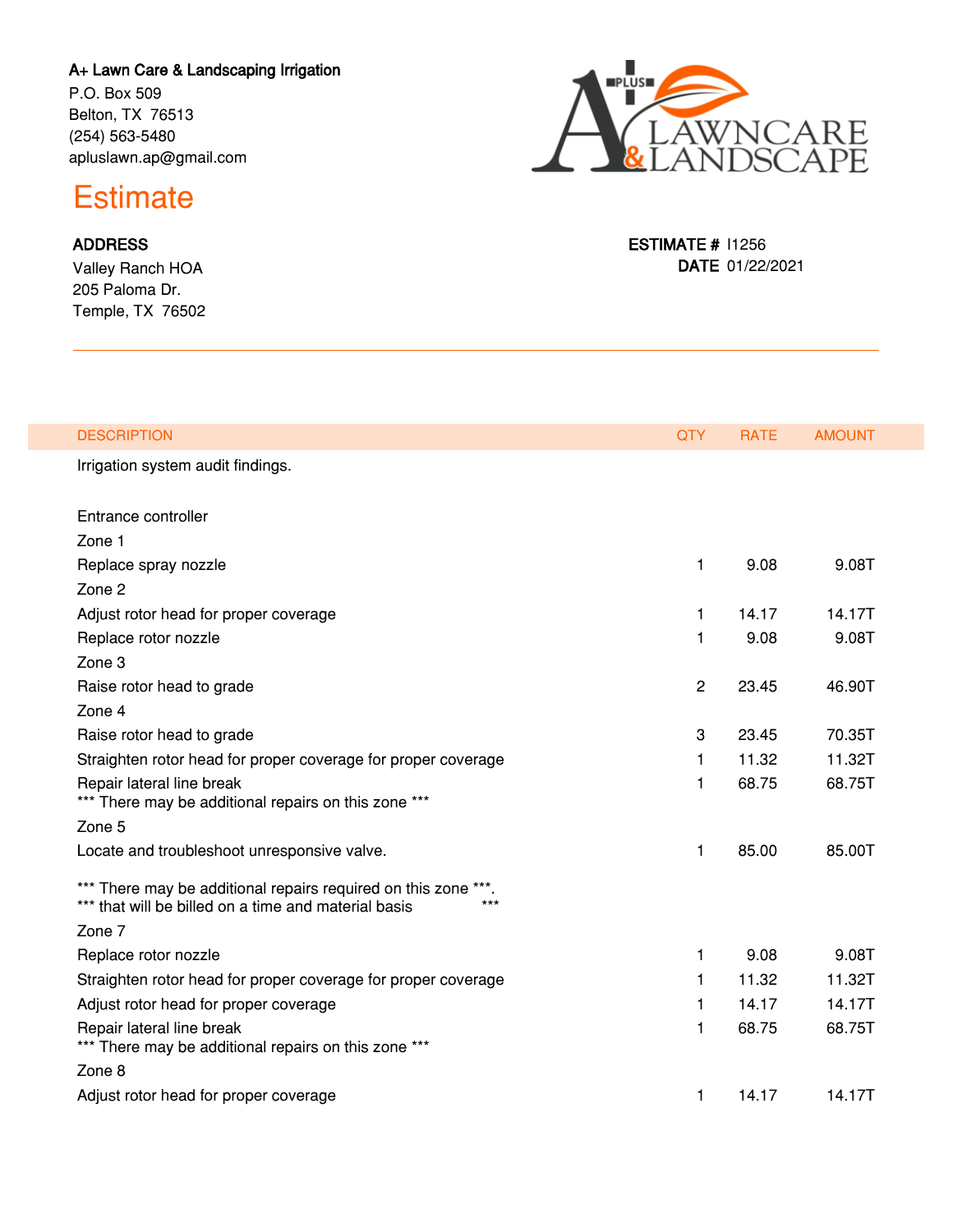| <b>DESCRIPTION</b>                                                                                                             | <b>QTY</b> | <b>RATE</b> | <b>AMOUNT</b> |
|--------------------------------------------------------------------------------------------------------------------------------|------------|-------------|---------------|
| Valley Ranch & Dubose controller                                                                                               |            |             |               |
| Zone 1                                                                                                                         |            |             |               |
| Repair lateral line break                                                                                                      | 1          | 68.75       | 68.75T        |
| *** There may be additional repairs on this zone ***                                                                           |            |             |               |
| Zone 2                                                                                                                         |            |             |               |
| Repair lateral line break<br>*** There may be additional repairs on this zone ***                                              | 1.         | 68.75       | 68.75T        |
| Zone 5                                                                                                                         |            |             |               |
| Replace broken or leaking MP Rotator head                                                                                      | 1          | 44.33       | 44.33T        |
| Replace MP Rotator nozzle                                                                                                      | 1          | 18.08       | 18.08T        |
| Repair lateral line break<br>*** There may be additional repairs on this zone ***                                              | 1          | 68.75       | 68.75T        |
| Zone 7                                                                                                                         |            |             |               |
| Replace leaking or broken rotor head                                                                                           | 1          | 44.33       | 44.33T        |
| Zone 9                                                                                                                         |            |             |               |
| Replace leaking or broken rotor head                                                                                           | 1          | 44.33       | 44.33T        |
| Zone 10                                                                                                                        |            |             |               |
| Replace leaking or broken rotor head                                                                                           | 1          | 44.33       | 44.33T        |
| Zone 11                                                                                                                        |            |             |               |
| Replace leaking or broken rotor head                                                                                           | 1          | 44.33       | 44.33T        |
| Zone 12                                                                                                                        |            |             |               |
| Replace leaking or broken rotor head                                                                                           | 1          | 44.33       | 44.33T        |
| Repair lateral line break<br>*** There may be additional repairs on this zone ***                                              | 1          | 68.75       | 68.75T        |
| Zone 13                                                                                                                        |            |             |               |
| Locate and troubleshoot unresponsive valve.                                                                                    | 1          | 85.00       | 85.00T        |
| *** There may be additional repairs required on this zone ***<br>$***$<br>*** that will be billed on a time and material basis |            |             |               |
| Zone 14                                                                                                                        |            |             |               |
| Replace leaking or broken rotor head                                                                                           | 1.         | 44.33       | 44.33T        |
| Zone 16                                                                                                                        |            |             |               |
| Replace leaking or broken rotor head                                                                                           | 1.         | 44.33       | 44.33T        |
| Repair lateral line break<br>*** There may be additional repairs on this zone ***                                              | 2          | 68.75       | 137.50T       |
| Move 1 rotor head outside fence<br>This head is in the yard at 7103 Greenfield DR                                              | 1          | 45.00       | 45.00         |
| Zone 18                                                                                                                        |            |             |               |
| Repair lateral line break<br>*** There may be additional repairs on this zone ***                                              | 1.         | 68.75       | 68.75T        |
| Zone 19                                                                                                                        |            |             |               |
| Replace broken or leaking MP Rotator head                                                                                      | 1.         | 44.33       | 44.33T        |
| Replace MP Rotator nozzle                                                                                                      | 1.         | 18.08       | 18.08T        |
| Raise MP Rotator head to grade                                                                                                 | 1          | 22.85       | 22.85T        |